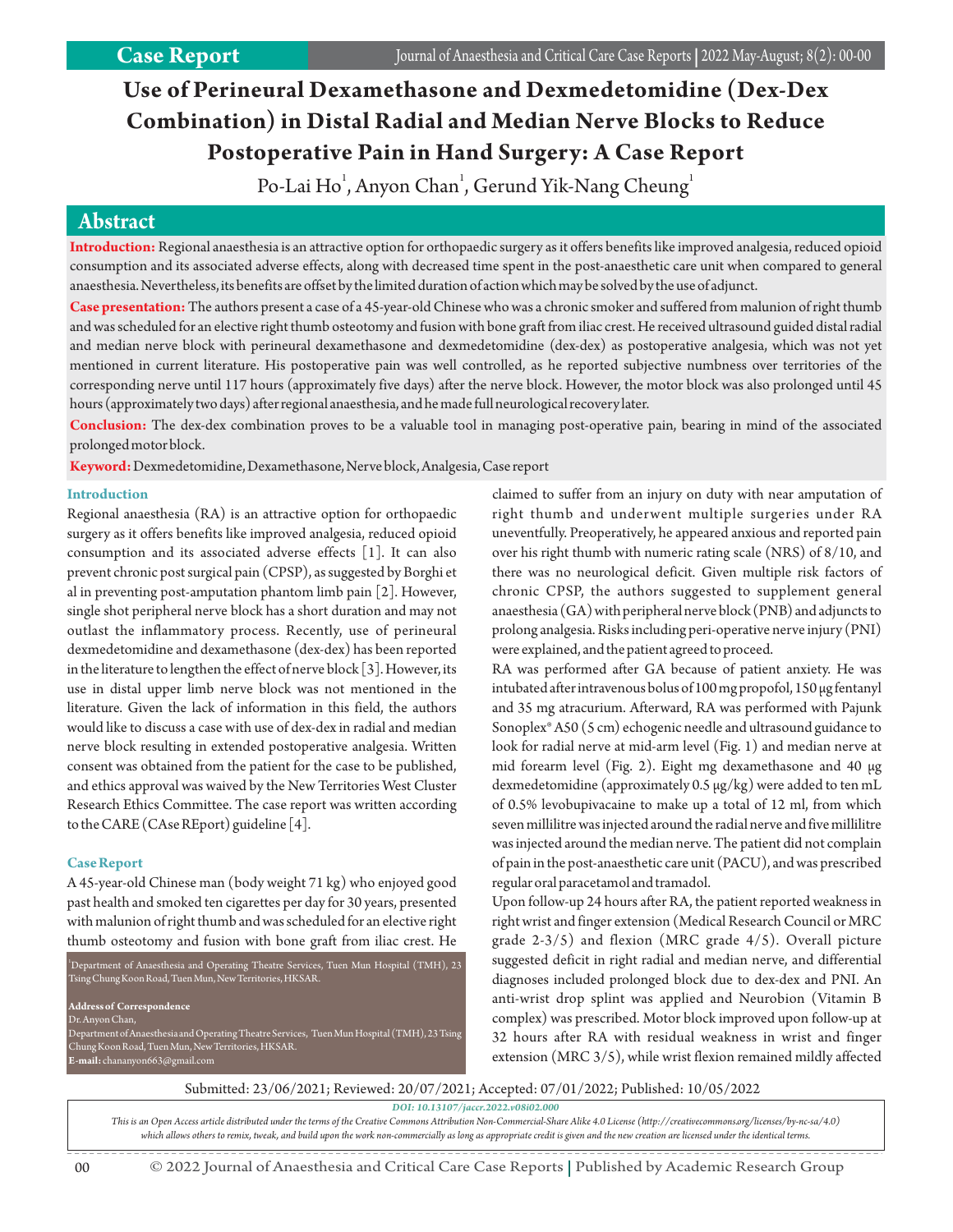

(MRC 4/5). All motor function returned to normal 45 hours after RA.

In terms of sensation, the patient reported subjective numbness over posterior aspect of right forearm and radial half of dorsum and palm, along with radial three and half fingers. This was associated with reduced pinprick and cold sensation, which persisted until 70 hours post-RA. At 95 hours post-RA, subjective numbness receded to dorsal aspect of the thumb and the anatomical snuffbox, which altogether resolved 117 hours after RA. Pain control was excellent, as the patient did not feel pain until the fourth day post-operatively with NRS of 5/10, which was treated with regular pregabalin. Since the patient was informed preoperatively about the expected postoperative course, he did not find the numbness particularly uncomfortable, and he was thankful of the good pain control. In view of the slightly prolonged motor block, nerve conduction study and electromyography were arranged by neurologist to look for subclinical neuropathy (Fig. 3).

#### **Discussion**

Perineural dexmedetomidine or dexamethasone were well supported by evidence as means of prolonging RA. Systemic review by Sehmbi et al showed that perineural dexmedetomidine and dexamethasone prolonged sensory blockade of supraclavicular block by 411 and 284 minutes respectively [5]. Still, the duration of single shot nerve block with only one perineural adjunct cannot cover the whole course of postoperative pain which lasts for days. The combined use of both agents were not studied until a randomised control trial from Zhang et al in 2018 which demonstrated a more





extended analgesia duration and reduced use of postoperative opioid with dex-dex compared to use of either one of the adjuncts [3]. Since then, dex-dex became widely popular among various kinds of surgery like mastectomy (PEC 1 and 2 block) [6], total hip replacement (fascia iliaca block) [7], total knee replacement (adductor canal block and iPACK block) [8], shoulder surgery (interscalene block) [9] and hernia repair (transversus abdominis plane block) [10]. However, the evidence was mainly from case reports with none of them studying how dex-dex affect motor block in detail. In this case report, the patient was followed up in a comprehensive manner with clinical outcomes like motor and sensory block, along with pain score being documented clearly in chronological sequence. Furthermore, this is the first case report mentioning use of dex-dex in distal upper limb nerve block in a patient at risk of CPSP.

There are some unique observations that worth discussion. This patient experienced unexpectedly prolonged motor block after nerve block until the second day. Kassem et al reported a case of Achilles tendon repair who received adductor canal block and popliteal sciatic nerve block, whose motor block lasted for around 24 hours [11]. There are two possible explanations. Firstly, nerves of the distal upper limb were exposed to relatively higher dose of local anaesthetic and adjunct given their lower cross sectional areas. Another possible mechanism could be due to underlying subclinical neuropathy due to microvascular dysfunction from smoking. Indeed, a systemic review from Clair et al suggested that smoking may be associated with a higher risk of diabetic neuropathy in diabetics [12]. Therefore, case



00 | Journal of Anaesthesia and Critical Care Case Reports | Volume 8 | Issue 2 | May-August 2022 | Page ??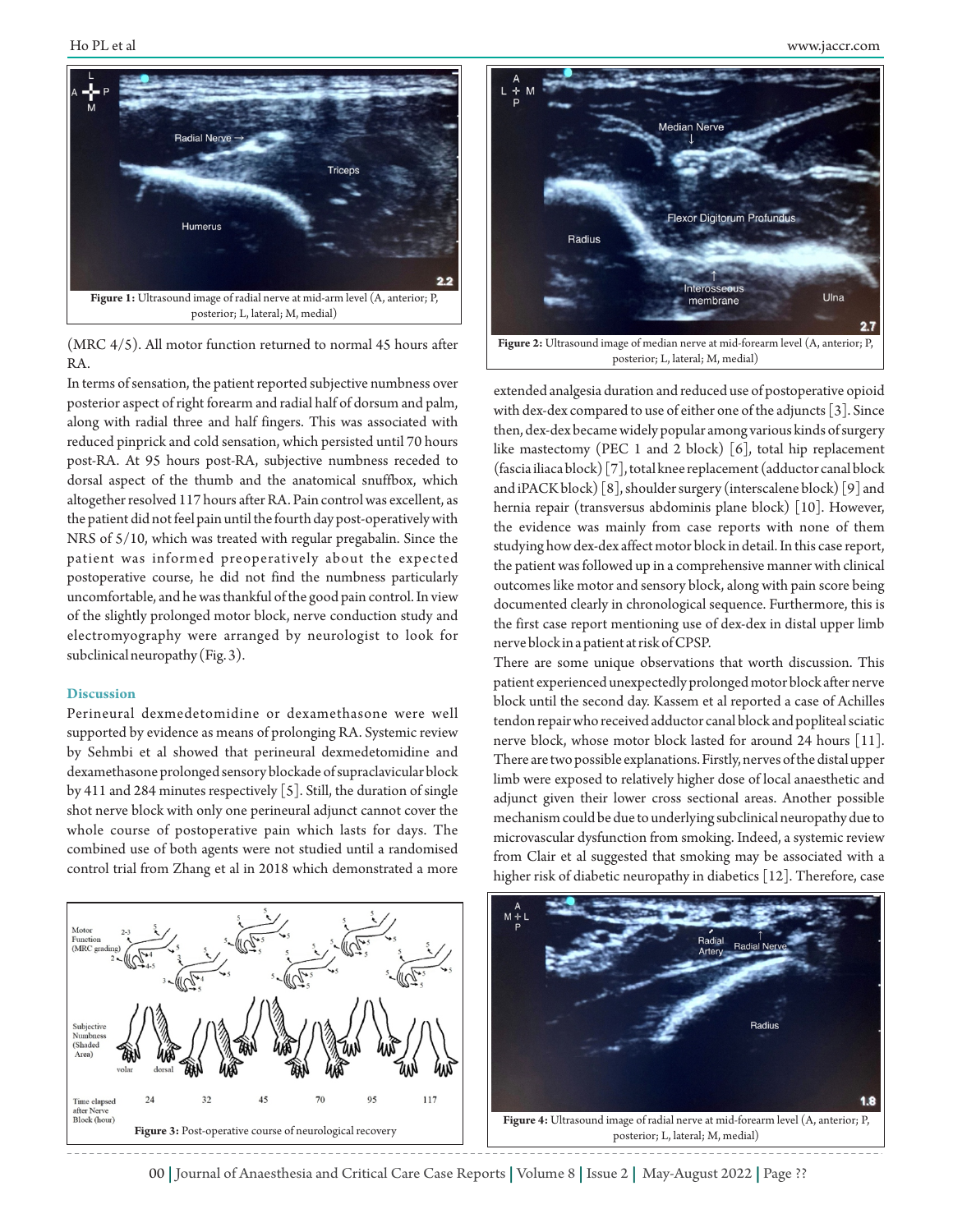selection is important in order not to complicate the clinical picture in those who are vulnerable to PNI, although the chance of PNI is relatively low in this case as distal nerve contains less neural tissues and more connective tissue compared to proximal nerve [13]. Another lesson to learn is that nerve with less motor innervation should be chosen when dex-dex is considered, as in this case a midforearm approach is more advisable (Fig. 4) in order to facilitate early mobilisation.

Dex-dex prolonged analgesic duration till the fifth day postoperatively, which is closer to experience from other centres. This offers several potential benefits. Multiple review articles have been published regarding risk factors of CPSP, which includes preoperative pain and anxiety, orthopaedic surgery and poorly controlled post-operative pain [14-16]. At the same time, smoking was noted to be associated with more severe post-operative pain [17]. All of these place the patient at high risk of difficult post-operative pain control which impedes postoperative rehabilitation. In a case series from Otsuka et al, continuous median (or ulnar) nerve blockade for five to 12 days by means of a perineural catheter at the forearm achieved good postoperative pain control and range of movement in four patients undergoing hand surgery [18]. With the extended duration of action of dex-dex combination, it may eventually obviate the use of perineural catheter in continuous nerve block, along with its attendant risks like infection, local anaesthetic toxicity and catheter dislodgement.

The generalisability of this case report is limited by the fact that only one patient was included, and there was no control case to compare the duration of regional block without using dex-dex. Furthermore, the optimal doses of perineural dexamethasone and dexmedetomidine are yet to be defined, requiring additional research.

#### **Conclusion**

Combined use of perineural dexmedetomidine and dexamethasone is shown to prolong the analgesic duration of distal upper limb nerve block up to five days. This case report sheds light on the potential of dex-dex combination as an alternative to perineural catheter in postoperative pain management given its shortcomings. Nevertheless, one should be cautious about its side effects, especially protracted motor block. Further clinical trials may provide better understanding of dex-dex combination as adjuvants in regional anaesthesia which will likely serve as an effective component of Enhanced Recovery After Surgery (ERAS) strategies in a diversity of surgical procedures.

#### **Clinical Message**

Perineural dex-dex can prolong the analgesic duration of distal upper limb nerve block up to five days, but one should beware of prolonged motor block.

**Declaration of patient consent:** The authors certify that they have obtained all appropriate patient consent forms. In the form, the patient has given his/her consent for his images and other clinical information to be reported in the Journal. The patient understands that his/her name and initials will not be published, and due efforts will be made to conceal his/her identity, but anonymity cannot be guaranteed. **Conflict of interest:**Nil **Source of support:**None

## **References**

- 1. Kettner, S.C.; Willschke, H.; Marhofer, P. Does regional anaesthesia really improve outcome? Br. J. Anaesth. 2011, 107, i90–i95.
- 2. Borghi B, D'Addabbo M, White P. The use of prolonged peripheral neural blockade after lower extremity amputation: the effect on symptoms associated with phantom limb syndrome. Anesth Analges 2010; 111: 1308–15.
- 3. Zhang P, Liu S, Zhu J, Rao Z, Liu C: Dexamethasone and dexmedetomidine as adjuvants to local anesthetic mixture in intercostal nerve block for thoracoscopic pneumonectomy: a prospective randomized study. Reg Anesth Pain Med. 2019, 44:10.
- 4. Riley DS, Barber MS, Kienle GS, Aronson JK et al. CARE guidelines for case reports: explanation and elaboration document. J Clin Epidemiol. 2017 Sep;89:218-235.
- 5. Sehmbi H, Brull R, Ceballos KR, Shah UJ, Martin J, Tobias A, Solo K, Abdallah FW. Perineural and intravenous dexamethasone and dexmedetomidine: network meta-analysis of adjunctive effects on supraclavicular brachial plexus block. Anaesthesia. 2021 Jul;76(7):974-990.
- 6. Chitneni A, Hasoon J, Urits I, Viswanath O, Kaye AD, Eskander J. Synergistic Effects of Dexamethasone and Dexmedetomidine in Extending the Effects of Pectoral I and Pectoral II Blocks for Postoperative Analgesia Following Total Mastectomy with Lymph

Node Dissection. Clin Pract. 2021 Mar 30;11(2):190-192.

- 7. Noor NA, Urits I, Viswanath O, Kaye AD, Eskander J. Fascia Iliaca Block Successfully Prolonged With Dexmedetomidine and Dexamethasone for Pain Control in a Patient Undergoing Total Hip Arthroplasty. Cureus. 2020 Oct 11;12(10):e10897.
- 8. Herman J, Urits I, Eskander J, Kaye A, Viswanath O. Adductor Canal Block Duration of Analgesia Successfully Prolonged With Perineural Dexmedetomidine and Dexamethasone in Addition to IPACK Block for Total Knee Arthroplasty. Cureus. 2020 Sep 21;12(9):e10566.
- 9. Noor N, Urits I, Viswanath O, Kaye A, Eskander J: Synergistic effect of perineural dexamethasone and dexmedetomidine (Dex-Dex) prolong Analgesic effect of a preoperative interscalene block. Cureus. 2020, 12:9473.
- 10. Herman J, Urits I, Hasoon J, Viswanath O, Kaye AD, Urman RD, Eskander JP: Synergistic effect of local dexamethasone and dexmedetomidine (Dex-Dex) in extending the analgesic effect of a transversus abdominis plane block prior to inguinal hernia repair. J Clin Anesth. 2020, 62:109703.
- 11. Kassem H, Urits I, Viswanath O, Kaye AD, Eskander JP. Use of Dexmedetomidine With Dexamethasone for Extended Pain Relief in Adductor Canal/Popliteal Nerve Block During Achilles Tendon Repair. Cureus. 2020;12(12):e11917.